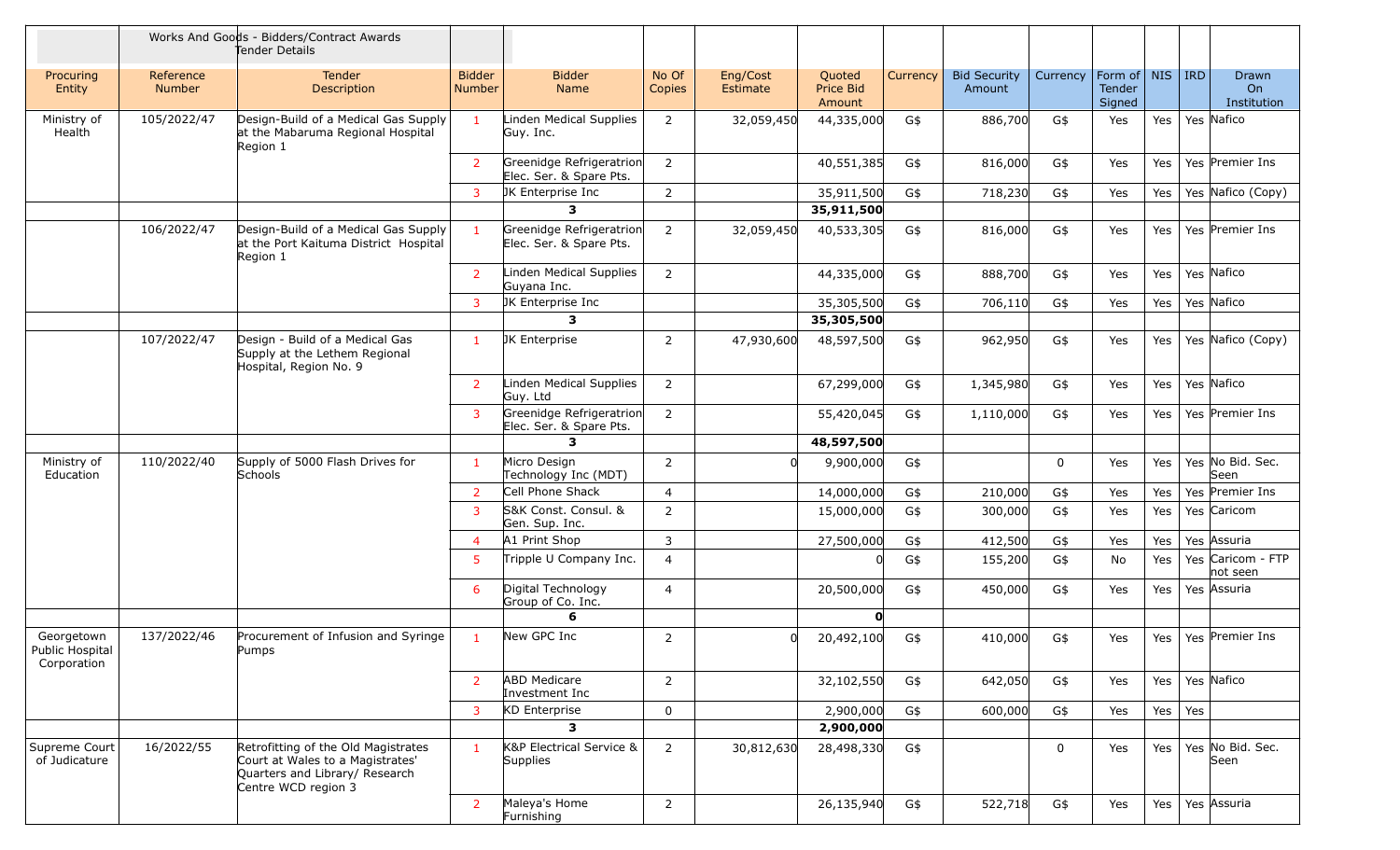|                             |                            | Works And Goods - Bidders/Contract Awards<br>Tender Details |                                |                                               |                 |                      |                               |          |                               |          |                                         |     |                                                  |
|-----------------------------|----------------------------|-------------------------------------------------------------|--------------------------------|-----------------------------------------------|-----------------|----------------------|-------------------------------|----------|-------------------------------|----------|-----------------------------------------|-----|--------------------------------------------------|
| Procuring<br>Entity         | Reference<br><b>Number</b> | <b>Tender</b><br>Description                                | <b>Bidder</b><br><b>Number</b> | <b>Bidder</b><br>Name                         | No Of<br>Copies | Eng/Cost<br>Estimate | Quoted<br>Price Bid<br>Amount | Currency | <b>Bid Security</b><br>Amount | Currency | Form of   NIS   IRD<br>Tender<br>Signed |     | Drawn<br>On<br>Institution                       |
|                             | 16/2022/55                 |                                                             | $\overline{3}$                 | JPM General Const. &<br>Gen. Ser.,            | 2               |                      | 27,612,110                    | G\$      | 600,000                       | G\$      | Yes                                     | Yes | Yes Caricom                                      |
|                             |                            |                                                             | $\overline{4}$                 | A&N Enterprise                                | $\overline{2}$  |                      | 29,234,770                    | G\$      | 584,695                       | G\$      | Yes                                     | Yes | Yes Assuria                                      |
|                             |                            |                                                             | -5                             | Gurdev Mahadeo<br>Contracting Ser.            | $\overline{2}$  |                      | 29,375,920                    | G\$      | 587,578                       | G\$      | Yes                                     | Yes | Yes Caricom                                      |
|                             |                            |                                                             | 6                              | KPL Concepts Inc                              | $\overline{2}$  |                      | 29,959,550                    | G\$      | 599,191                       | G\$      | Yes                                     | Yes | Yes Assuria                                      |
|                             |                            |                                                             |                                | 6                                             |                 |                      | 26,135,940                    |          |                               |          |                                         |     |                                                  |
|                             | 17/2022/55                 | Construction of a Magistrates Court<br>at Cove and John ECD | $\mathbf{1}$                   | QCD Construction Inc                          | 2               | 218,508,423          | 160,203,923                   | G\$      | 2,403,059                     | G\$      | Yes                                     | Yes | Yes Premier Ins                                  |
|                             |                            |                                                             | <sup>2</sup>                   | SD Investment                                 | 2               |                      | 208,206,044                   | G\$      | 3,300,000                     | G\$      | Yes                                     | Yes | Yes Premier Ins                                  |
|                             |                            |                                                             | 3                              | S&K Const. Consul. Ser.<br>& Gen. Sup. Inc.   | $\overline{2}$  |                      | 203,610,183                   | G\$      | 3,054,153                     | G\$      | Yes                                     | Yes | Yes Caricom                                      |
|                             |                            |                                                             | $\overline{4}$                 | <b>EC Modern Designs</b>                      | $\overline{2}$  |                      | 168,540,471                   | G\$      | 2,528,107                     | G\$      | Yes                                     | Yes | Yes Premier Ins                                  |
|                             |                            |                                                             | $5^{\circ}$                    | K&P Electrical Service &<br><b>Supplies</b>   | $\mathbf 0$     |                      |                               | $G\$     |                               | G\$      | No                                      | Yes | Yes No bid sec.<br>seen., FTP sig.<br>not com.   |
|                             |                            |                                                             | 6                              | <b>BM Property Investment</b><br>Inc          | 2               |                      | 192,180,780                   | G\$      | 2,882,712                     | G\$      | Yes                                     | Yes | Yes Caricom                                      |
|                             |                            |                                                             | $\overline{7}$                 | Anil Lalsa Construction                       | $\overline{2}$  |                      | 295,632,456                   | G\$      | 4,434,490                     | G\$      | Yes                                     | Yes | Yes Assuria                                      |
|                             |                            |                                                             |                                | $\overline{\mathbf{z}}$                       |                 |                      | $\mathbf{O}$                  |          |                               |          |                                         |     |                                                  |
|                             | 18/2022/55                 | Construction of a Magistrates Court<br>at Mahaicony ECD     | $\mathbf{1}$                   | S&K Const. Consul. Ser.<br>& Gen. Sup. Inc.   | $\overline{2}$  | 219,619,423          | 202,704,002                   | G\$      | 3,040,560                     | G\$      | Yes                                     | Yes | Yes Caricom                                      |
|                             |                            |                                                             | $\overline{2}$                 | QCD Construction Inc                          | $\overline{2}$  |                      | 160,203,923                   | G\$      | 2,403,059                     | G\$      | Yes                                     | Yes | Yes Premier Ins                                  |
|                             |                            |                                                             | $\overline{3}$                 | K&P Electrical Services<br>& Supplies         | 1               |                      |                               | G\$      |                               | G\$      | No                                      | Yes | Yes No bid sec.<br>seen. FTP not<br>com. nor sig |
|                             |                            |                                                             | $\overline{4}$                 | Anil Lalsa Construction                       | $\overline{2}$  |                      | 296,732,456                   | G\$      | 4,450,990                     | G\$      | Yes                                     | Yes | Yes Assuria                                      |
|                             |                            |                                                             | $\overline{5}$                 | <b>BM Property Investment</b><br>Inc.         | $\overline{2}$  |                      | 192,180,780                   | G\$      | 2,882,712                     | G\$      | Yes                                     | Yes | Yes Caricom                                      |
|                             |                            |                                                             | 6                              | SD Investment                                 | 2               |                      | 209,966,044                   | G\$      | 3,800,000                     | G\$      | Yes                                     | Yes | Yes Premier Ins                                  |
|                             |                            |                                                             | 7                              | SR Biysood Big<br>Soondyal Cont.              | $\overline{2}$  |                      | 168,100,471                   | G\$      | 2,521,507                     | G\$      | Yes                                     | Yes | Yes Premioer Ins                                 |
|                             |                            |                                                             | 8                              | Wazim & Sons<br>Infrastructure                | 2               |                      | 218,026,972                   | G\$      | 3,270,405                     | G\$      | Yes                                     | Yes | Yes Caricom                                      |
|                             |                            |                                                             |                                | 8                                             |                 |                      | $\mathbf{O}$                  |          |                               |          |                                         |     |                                                  |
| Guyana Sugar<br>Corporation | 188/2022/21                | Rehabilitation of Fertilizer at Rose<br>Hall Estate         | $\mathbf{1}$                   | Memorex Enterprise                            | $\overline{2}$  | 24,006,135           | 33,234,509                    | G\$      | 664,690                       | G\$      | Yes                                     | Yes | Yes Assuria                                      |
|                             |                            |                                                             | <sup>2</sup>                   | LGS Barnes Gen. Build.<br>Const. & Civil Eng. | $\overline{2}$  |                      | 27,763,491                    | G\$      | 555,270                       | G\$      | Yes                                     | Yes | Yes Caricom                                      |
|                             |                            |                                                             | 3                              | A. Mohabir & Sons<br>Supermarket & HW         | $\overline{2}$  |                      | 25,496,449                    | G\$      | 509,929                       | G\$      | Yes                                     | Yes | Yes Assuria                                      |
|                             |                            |                                                             | $\overline{4}$                 | TR Construction & Env.<br>Service             | $\overline{2}$  |                      | 25,187,745                    | G\$      | 503,755                       | G\$      | Yes                                     | Yes | Yes Premier Ins                                  |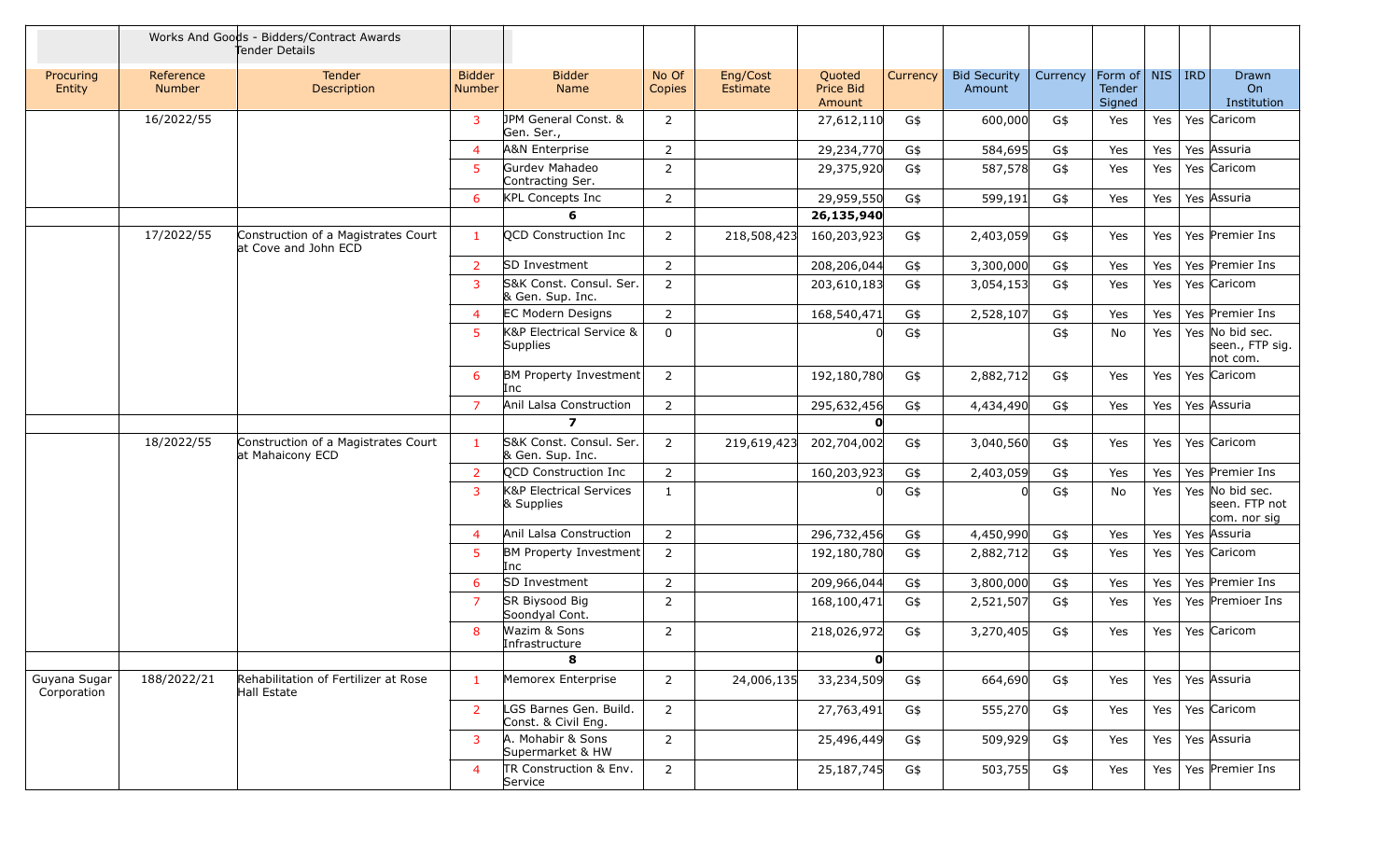|                                                                |                     | Works And Goods - Bidders/Contract Awards<br>Tender Details                                                                                                                      |                         |                                                  |                 |                      |                               |          |                               |          |                                                     |     |           |                                                   |
|----------------------------------------------------------------|---------------------|----------------------------------------------------------------------------------------------------------------------------------------------------------------------------------|-------------------------|--------------------------------------------------|-----------------|----------------------|-------------------------------|----------|-------------------------------|----------|-----------------------------------------------------|-----|-----------|---------------------------------------------------|
| Procuring<br>Entity                                            | Reference<br>Number | Tender<br>Description                                                                                                                                                            | <b>Bidder</b><br>Number | <b>Bidder</b><br>Name                            | No Of<br>Copies | Eng/Cost<br>Estimate | Quoted<br>Price Bid<br>Amount | Currency | <b>Bid Security</b><br>Amount | Currency | Form of $\vert$ NIS $\vert$ IRD<br>Tender<br>Signed |     |           | Drawn<br>O <sub>n</sub><br>Institution            |
|                                                                | 188/2022/21         |                                                                                                                                                                                  | $\overline{5}$          | Fazam Future Builder                             | 2               |                      | 27,309,480                    | G\$      | 546,190                       | G\$      | Yes                                                 | Yes |           | Yes Caricom                                       |
|                                                                |                     |                                                                                                                                                                                  |                         | 5.                                               |                 |                      | 25,187,745                    |          |                               |          |                                                     |     |           |                                                   |
| Guyana<br>Marketing<br>Corporation                             | 238/2022/21         | Construction of Receiving and<br>Washing Shed at Parika Processing<br>Facility                                                                                                   | $\mathbf{1}$            | K&P Electrical Ser. &<br><b>Supplies</b>         | 2               | 18,508,738           |                               | G\$      | 370,000                       | G\$      | No                                                  | Yes |           | Yes FTP signed but<br>$not com. -$<br>Premier Ins |
|                                                                |                     |                                                                                                                                                                                  | $\overline{2}$          | JPM's Gen. Contracting<br>& Engineering          | $\overline{2}$  |                      | 18,083,196                    | G\$      | 370,000                       | G\$      | Yes                                                 | Yes |           | Yes Caricom                                       |
|                                                                |                     |                                                                                                                                                                                  |                         | $\overline{2}$                                   |                 |                      | $\mathbf{0}$                  |          |                               |          |                                                     |     |           |                                                   |
| <b>MOA-National</b><br>Drainage and<br>Irrigation<br>Authority |                     | 259/2022/21 EOI Supply and Delivery of 5000 Metric<br>Ton of Granular Urea Fertilizer 46%<br>Nitrogen Package in 50kg waterproof<br>Sacs for Distribution in Region<br>2,3,4,5&6 | $\mathbf{1}$            | Caricom Ricemill Ltd                             | $\mathbf{1}$    |                      |                               | 0        |                               | 0        | Yes                                                 | No  | $No$ $ 0$ |                                                   |
|                                                                |                     |                                                                                                                                                                                  | $\overline{2}$          | Rayaadul Hakh Rice<br>Industry                   | $\mathbf 0$     |                      |                               |          |                               |          | Yes                                                 |     |           |                                                   |
|                                                                |                     |                                                                                                                                                                                  | 3                       | Dax Contracting<br>Services                      | $\mathbf 0$     |                      |                               |          |                               |          | Yes                                                 | Yes | Yes       |                                                   |
|                                                                |                     |                                                                                                                                                                                  | $\overline{4}$          | Guyana Tractor &<br>Equipment                    | 1               |                      |                               |          |                               |          | Yes                                                 |     |           |                                                   |
|                                                                |                     |                                                                                                                                                                                  | 5                       | S. Jagmohan Const. &<br>Gen. Sup. Inc.           |                 |                      |                               |          |                               |          | Yes                                                 | Yes | Yes       |                                                   |
|                                                                |                     |                                                                                                                                                                                  | 6                       | Cyral Singh Agricultural<br>Ent. Inc.            |                 |                      |                               |          |                               |          |                                                     |     |           |                                                   |
|                                                                |                     |                                                                                                                                                                                  |                         | 6                                                |                 |                      |                               |          |                               |          |                                                     |     |           |                                                   |
| Guyana Water<br>Inc.                                           | 32/2022/45          | Supply and Delivery of Transmission<br>and Distribution Materials, Lot 1&2                                                                                                       | $\mathbf{1}$            | R. Kissoon Contracting<br>Service L1             | 2               |                      | 37,459,725                    | G\$      | 570,000                       | G\$      | Yes                                                 | Yes | Yes GTM   |                                                   |
|                                                                |                     |                                                                                                                                                                                  | $\mathbf{1}$            | R. Kissoon Contracting<br>Service L2             |                 |                      | 51,424,775                    | G\$      |                               |          |                                                     |     |           |                                                   |
|                                                                |                     |                                                                                                                                                                                  | $\overline{2}$          | Gafson Industries Ltd L2                         |                 |                      | 79,570,412                    | $G\$     | 1,193,600                     | G\$      |                                                     |     |           |                                                   |
|                                                                |                     |                                                                                                                                                                                  | $\overline{2}$          | Gafson Industries Ltd                            | $\overline{2}$  |                      | 29,507,026                    | G\$      | 442,610                       | G\$      | Yes                                                 | Yes | Yes RBL   |                                                   |
|                                                                |                     |                                                                                                                                                                                  | 3                       | DAX Contracting L2                               |                 |                      | 39,120,000                    | G\$      | 600,000                       | G\$      |                                                     |     |           |                                                   |
|                                                                |                     |                                                                                                                                                                                  | 3                       | DAX Contracting L1                               | 2               |                      | 41,211,500                    | G\$      | 650,000                       | G\$      | Yes                                                 | Yes |           | Yes Caricom                                       |
|                                                                |                     |                                                                                                                                                                                  | $\overline{4}$          | Arka Imports &<br>Hardware Supplies L2           |                 |                      | 31,900,000                    | G\$      | 478,500                       | G\$      |                                                     |     |           |                                                   |
|                                                                |                     |                                                                                                                                                                                  | $\overline{4}$          | Arka Imports &<br>Hardware Supplies L1           | $\overline{2}$  |                      | 16,991,000                    | G\$      | 254,865                       | G\$      | Yes                                                 | Yes |           | Premier Ins                                       |
|                                                                |                     |                                                                                                                                                                                  | 5                       | S. Jagmohan Const. &<br>General Supplies Inc.    | $\overline{2}$  |                      | 19,872,001                    | G\$      | 350,000                       | G\$      | Yes                                                 | Yes |           | Yes Premier Ins.                                  |
|                                                                |                     |                                                                                                                                                                                  | 5                       | S. Jagmohan Const. &<br>General Supplies Inc. L2 |                 |                      | 36,345,672                    | G\$      | 700,000                       | G\$      |                                                     |     |           |                                                   |
|                                                                |                     |                                                                                                                                                                                  | 6                       | Electro Fix Electrical<br>Services L1            | $\overline{2}$  |                      | 23,099,840                    | G\$      | 346,498                       | G\$      | Yes                                                 | Yes | Yes RBL   |                                                   |
|                                                                |                     |                                                                                                                                                                                  | $\overline{7}$          | VR Construction Inc. L2                          |                 |                      | 44,690,440                    | G\$      | 670,357                       | G\$      |                                                     |     |           |                                                   |
|                                                                |                     |                                                                                                                                                                                  | $\overline{7}$          | VR Construction Inc. L1                          | $\overline{2}$  |                      | 38,232,327                    | G\$      | 573,485                       | G\$      | Yes                                                 |     |           | Yes   Yes   Caricom                               |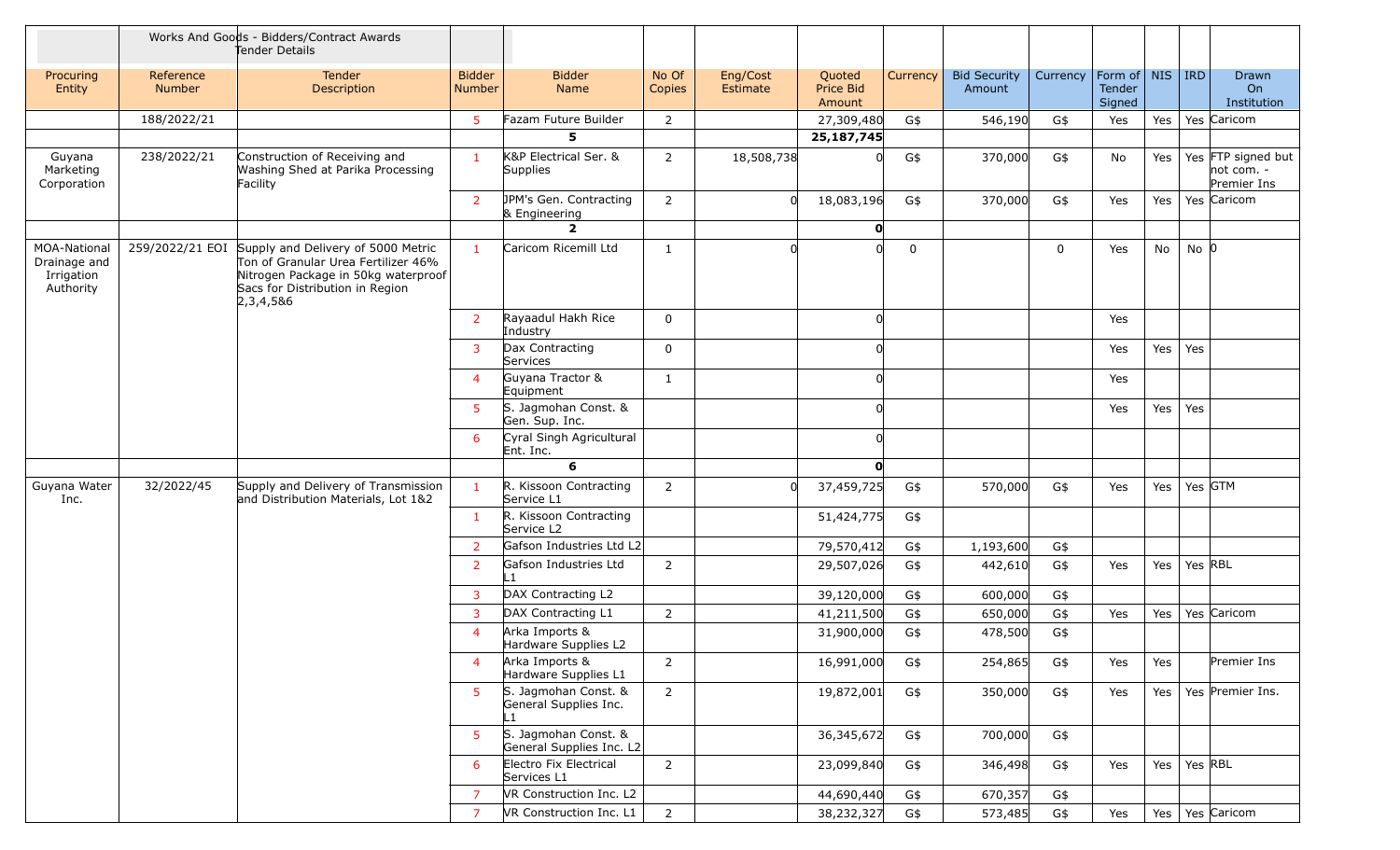|                                                            | Works And Goods - Bidders/Contract Awards<br>Tender Details |                                                                                                                    |                         |                                      |                 |                      |                               |             |                               |          |                                                     |             |          |                                |
|------------------------------------------------------------|-------------------------------------------------------------|--------------------------------------------------------------------------------------------------------------------|-------------------------|--------------------------------------|-----------------|----------------------|-------------------------------|-------------|-------------------------------|----------|-----------------------------------------------------|-------------|----------|--------------------------------|
| Procuring<br>Entity                                        | Reference<br>Number                                         | Tender<br>Description                                                                                              | <b>Bidder</b><br>Number | <b>Bidder</b><br>Name                | No Of<br>Copies | Eng/Cost<br>Estimate | Quoted<br>Price Bid<br>Amount | Currency    | <b>Bid Security</b><br>Amount | Currency | Form of $\vert$ NIS $\vert$ IRD<br>Tender<br>Signed |             |          | Drawn<br>On<br>Institution     |
|                                                            | 32/2022/45                                                  |                                                                                                                    | 8                       | David Persaud<br>Investments L2      |                 |                      | 25,265,000                    | G\$         |                               |          |                                                     |             |          |                                |
|                                                            |                                                             |                                                                                                                    | 8                       | David Persaud<br>Investments L1      | $\overline{2}$  |                      | 23,518,800                    | G\$         | 748,000                       | G\$      | Yes                                                 | Yes         |          | Yes Diamond                    |
|                                                            |                                                             |                                                                                                                    |                         | 15                                   |                 |                      | 16,991,000                    |             |                               |          |                                                     |             |          |                                |
| Ministry of<br>Tourism,<br>Industry and<br>Commerce        | 37/2022/23                                                  | Infrastructure Development Works-<br>Roads, Drains, Culverts, Water<br>Distribution Network, Amelia Ward<br>Linden | $\mathbf{1}$            | Builders HW Gen. Sup.<br>& Const.    | $\overline{2}$  | 283,357,935          | 279,891,420                   | G\$         | 4,198,371                     | G\$      | Yes                                                 | Yes         |          | Yes Assuria                    |
|                                                            |                                                             |                                                                                                                    | $\overline{2}$          | <b>B&amp;J Civil Works</b>           | $\overline{2}$  |                      | 284,726,187                   | G\$         | 4,350,000                     | G\$      | Yes                                                 | Yes         |          | Yes Assuria                    |
|                                                            |                                                             |                                                                                                                    | 3                       | KP Electrical Services &<br>Supplies | $\overline{2}$  |                      |                               | G\$         |                               |          | No                                                  | Yes         |          | Yes FTP signed but<br>not com. |
|                                                            |                                                             |                                                                                                                    | $\overline{4}$          | VR Constrction Inc                   | $\overline{2}$  |                      | 297,214,575                   | G\$         | 4,458,218                     | G\$      | Yes                                                 | Yes         |          | Yes Caricom                    |
|                                                            |                                                             |                                                                                                                    |                         | 4                                    |                 |                      | $\mathbf{0}$                  |             |                               |          |                                                     |             |          |                                |
| Min. of Labour<br>Human Services<br>and Social<br>Security | 47/2022/39                                                  | Printing of Media Campaign<br>Materials- Posters                                                                   | $\mathbf{1}$            | Sonic Business Services              | $\mathbf 0$     |                      |                               | 0           |                               | 0        | No                                                  | Yes         |          | Yes FTP not com.<br>nor signed |
|                                                            |                                                             |                                                                                                                    | $\overline{2}$          | Print Zone                           | $\mathbf 0$     |                      | 2,250,000                     | G\$         |                               |          | Yes                                                 | Yes         | Yes      |                                |
|                                                            |                                                             |                                                                                                                    | 3                       | A1 Print Shop                        | $\mathbf 0$     |                      | 2,600,000                     | G\$         |                               |          |                                                     |             |          |                                |
|                                                            |                                                             |                                                                                                                    |                         | $\mathbf{3}$                         |                 |                      | $\mathbf{O}$                  |             |                               |          |                                                     |             |          |                                |
|                                                            | 54/2022/39                                                  | Recruitment of 20 Survivors'<br>Advocates                                                                          | $\mathbf{1}$            | Abegail                              | $\mathbf 0$     |                      |                               | $\mathbf 0$ |                               | 0        | Yes                                                 | $\mathbf 0$ | $0$ $ 0$ |                                |
|                                                            |                                                             |                                                                                                                    | $\overline{2}$          | Danica Melville                      |                 |                      |                               |             |                               |          | Yes                                                 |             |          |                                |
|                                                            |                                                             |                                                                                                                    | 3                       | Dhevante Maesh                       |                 |                      |                               |             |                               |          | Yes                                                 |             |          |                                |
|                                                            |                                                             |                                                                                                                    | $\overline{4}$          | Charissa Plass                       |                 |                      |                               |             |                               |          | Yes                                                 |             |          |                                |
|                                                            |                                                             |                                                                                                                    | $5\phantom{.0}$         | Verina Rasheed                       |                 |                      |                               |             |                               |          | Yes                                                 |             |          |                                |
|                                                            |                                                             |                                                                                                                    | 6                       | Raveena Taraman                      |                 |                      |                               |             |                               |          | Yes                                                 |             |          |                                |
|                                                            |                                                             |                                                                                                                    | $\overline{7}$          | Laurel Dautson Bourne                |                 |                      |                               |             |                               |          | Yes                                                 |             |          |                                |
|                                                            |                                                             |                                                                                                                    | 8                       | Denica Thomas                        |                 |                      |                               |             |                               |          | Yes                                                 |             |          |                                |
|                                                            |                                                             |                                                                                                                    | 9                       | Ms. N. Panmore King                  |                 |                      |                               |             |                               |          | Yes                                                 |             |          |                                |
|                                                            |                                                             |                                                                                                                    | 10                      | Marlon Agrippa                       |                 |                      |                               |             |                               |          | Yes                                                 |             |          |                                |
|                                                            |                                                             |                                                                                                                    | 11                      | Alicia L. Henry West                 |                 |                      | 0                             |             |                               |          | Yes                                                 |             |          |                                |
|                                                            |                                                             |                                                                                                                    | 12                      | Camille Gonsalves                    |                 |                      |                               |             |                               |          | Yes                                                 |             |          |                                |
|                                                            |                                                             |                                                                                                                    | 13                      | Rose Amanda Daniels                  |                 |                      |                               |             |                               |          | Yes                                                 |             |          |                                |
|                                                            |                                                             |                                                                                                                    | 14                      | Dawn Sea Stewart                     |                 |                      |                               |             |                               |          | Yes                                                 |             |          |                                |
|                                                            |                                                             |                                                                                                                    | 15                      | James Errol Wills                    |                 |                      |                               |             |                               |          | Yes                                                 |             |          |                                |
|                                                            |                                                             |                                                                                                                    | 16                      | Mohiendra Singh                      |                 |                      |                               |             |                               |          | Yes                                                 |             |          |                                |
|                                                            |                                                             |                                                                                                                    | 17                      | Ms. Nicole Cole                      |                 |                      |                               |             |                               |          | Yes                                                 |             |          |                                |
|                                                            |                                                             |                                                                                                                    |                         | 17                                   |                 |                      | $\mathbf{O}$                  |             |                               |          |                                                     |             |          |                                |